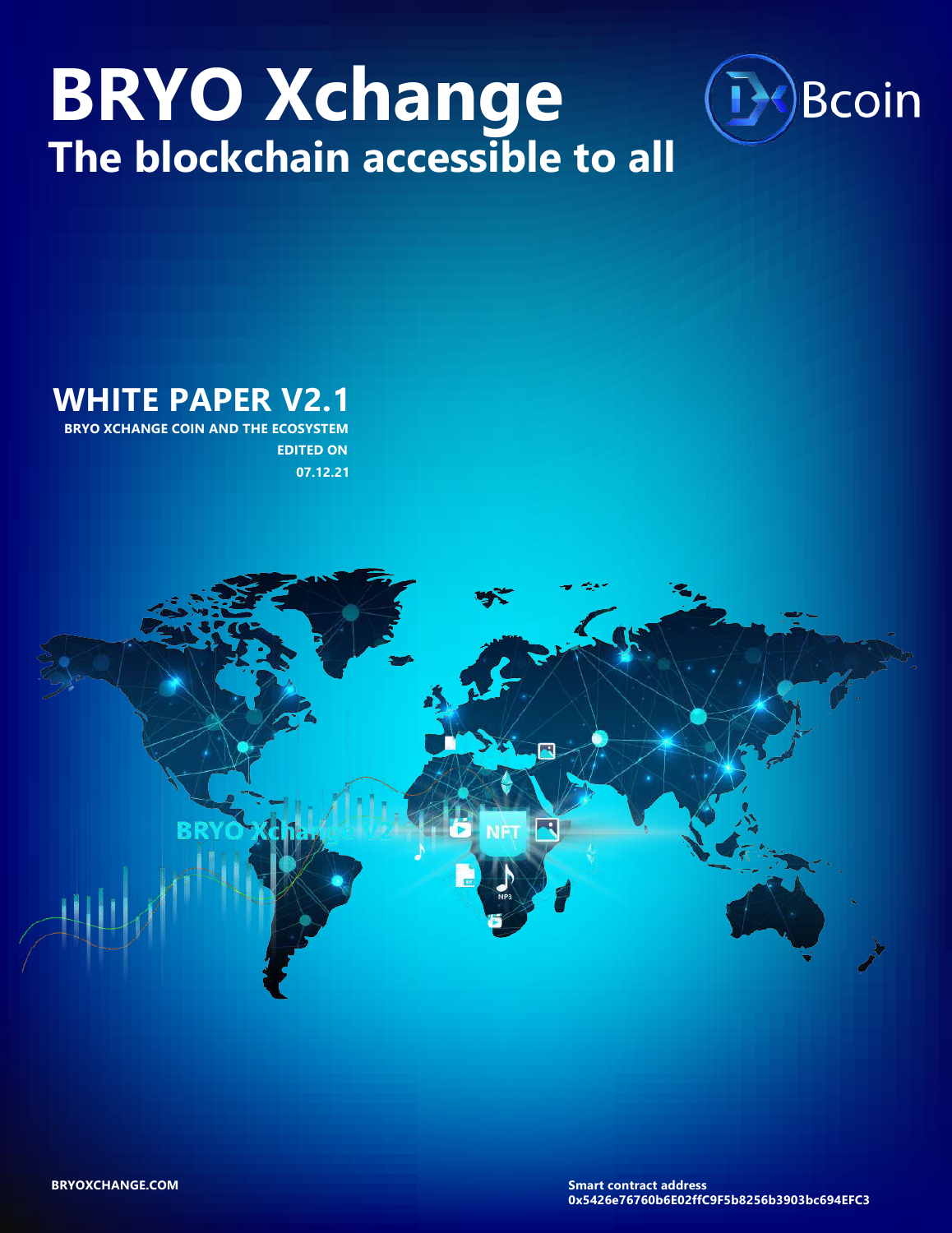

# **BRYO Xchange coin (Bcoin) white paper**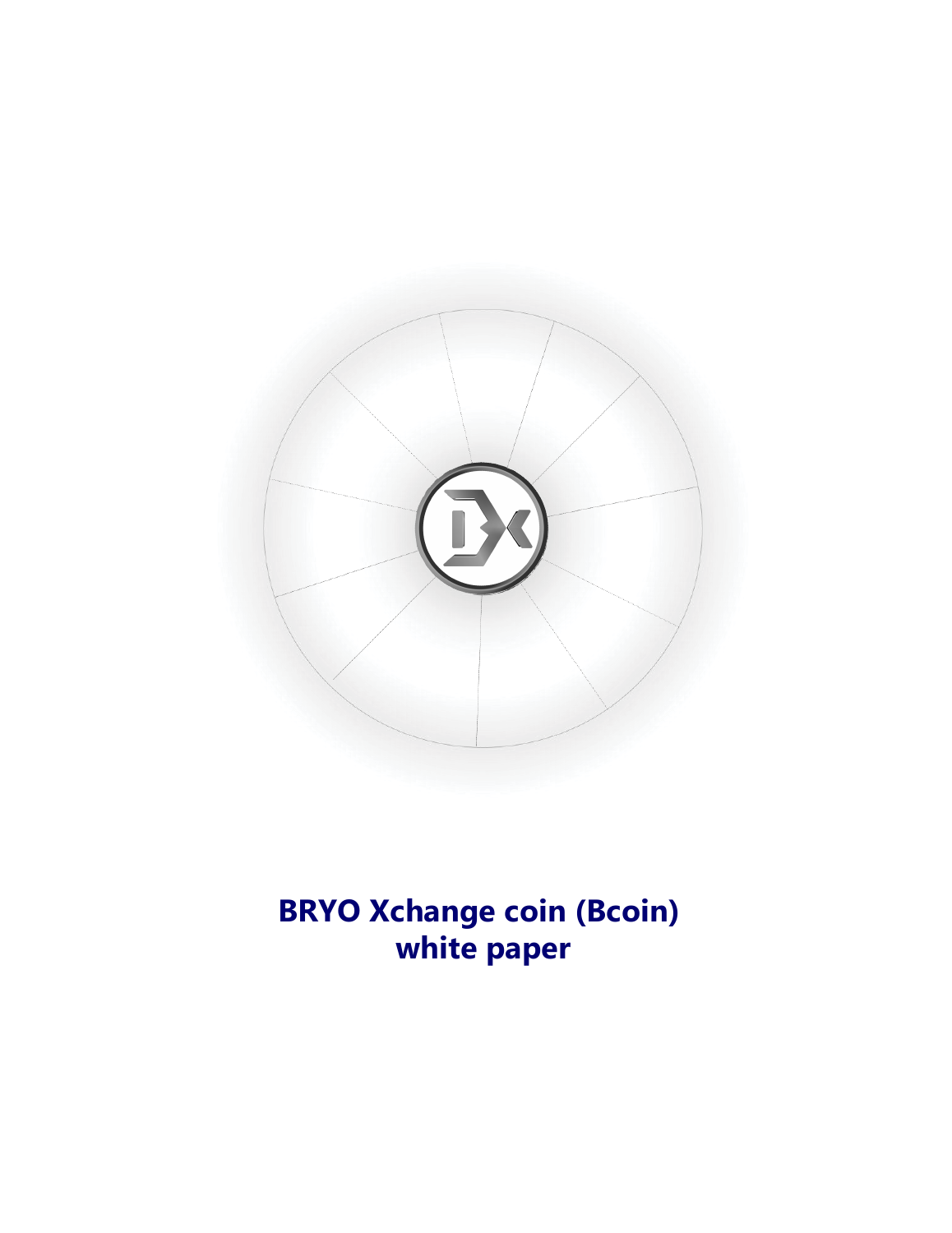# **TABLE OF CONTENTS:**

### Foreword



### **Introduction**

#### **BCOIN Presentation**

- More than just a simple payment
- The blockchain at your fingertips

#### **The ecosystem**

- BRYO Xchange v1
- BRYO Xchange v2
- BFinance
- BLearn
- BTerminal
- BPay
- BApp

#### **Tokenomics**

Tokens release rule

#### **Contact us**



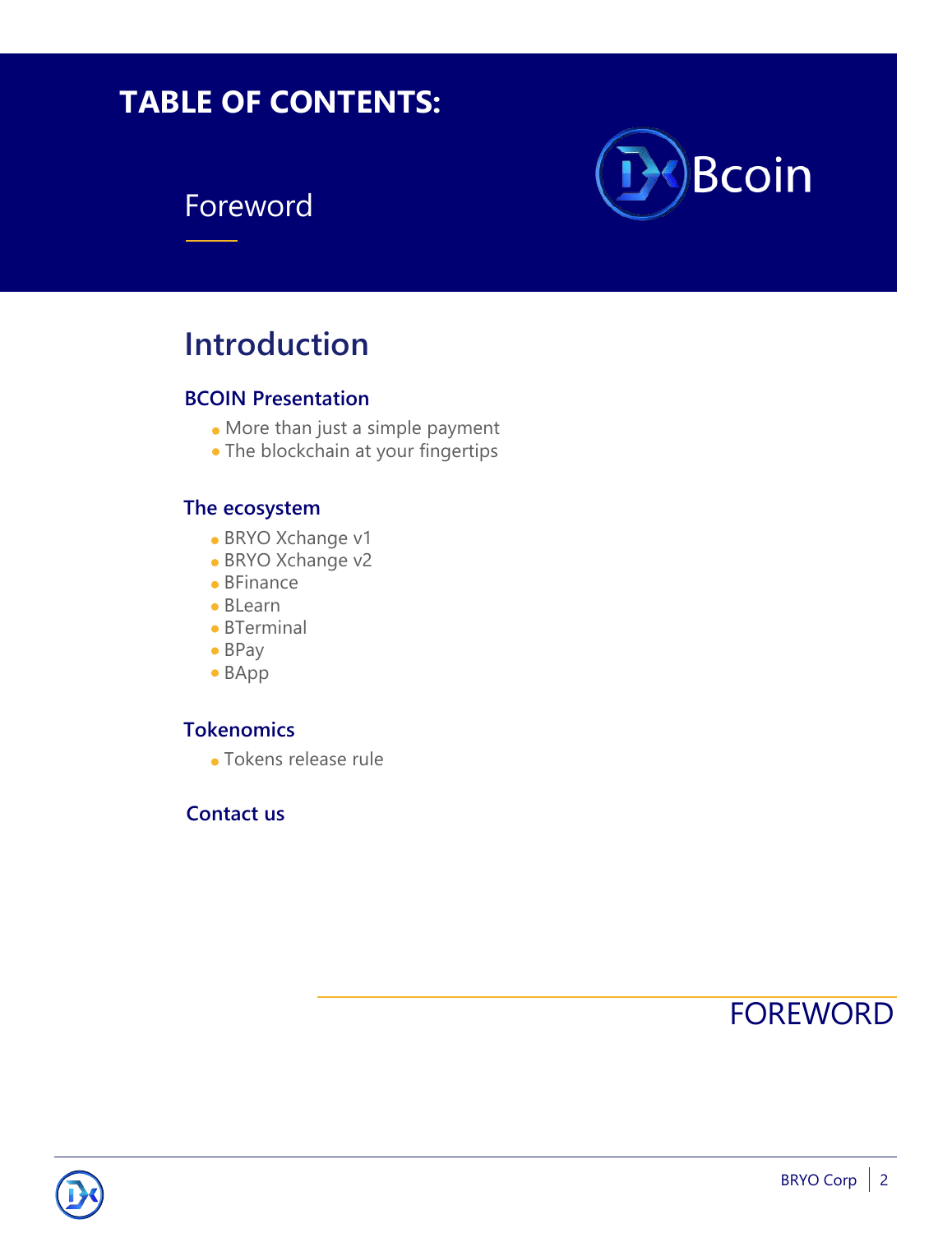

## FOREWORD :



## **Introduction**

*"Day after day, it seems that through its accessibility, its completeness, its free access, its diversity, digital technology offers the guarantees of an ideal cultural landscape".* **David Lacombled/ Digital Citizen**

Many opportunities are available to us in the digital era, enabling us to dream, hope for a better life, and total freedom. But as usual, one of these opportunities, the most trendiest at the moment, is not available to everyone: "decentralized finance through blockchain."



### FOREWORD

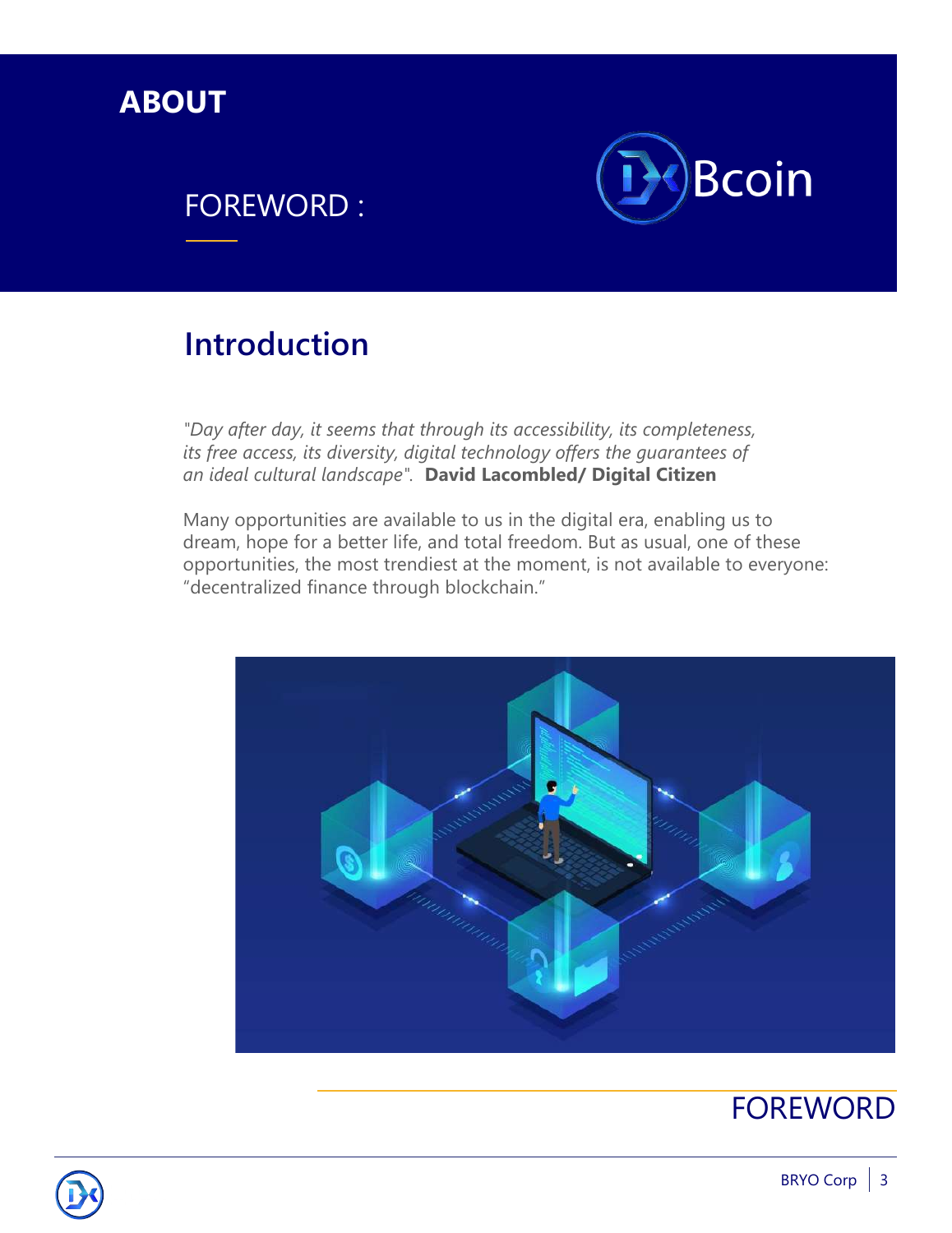

### **FOREWORD**



## **Introduction**

Blockchain is one of the technologies that are really able to decentralize finance in the world's poorest countries, boost the growth of developing countries and revolutionize the digital economy worldwide. This financial revolution that began in 2008 with the creation of bitcoin is currently conquering the world of finance.

Currently, to interact with this technology and its multiple functions, namely: Decentralized Finance, Token, Nun Fungible Tokens (NTF), Trading, etc. Majority of users encounter many difficulties because of the inaccessibility of adequate tools designed without taking into account the realities of the increasingly marginalized countries. Among those problems, we can mention lack of tools bridging digital currencies and local currencies and lack of training tools taking into account the majority of users who are most of the time amateurs in digital tools use, etc.

Those are some of the reasons why we decided to set up the BRYO Xchange (Bcoin) ecosystem, a product powered by BRYO Corp Startup (a firm specialized in software deployement, digital solutions, blockchain engineering, and financial technology).

The ecosystem aims at making blockchain available to everyone, providing the necessary tools and knowledge to all those persons seeking financial freedom who, not knowing how to do it, lose much money.

FOREWORD

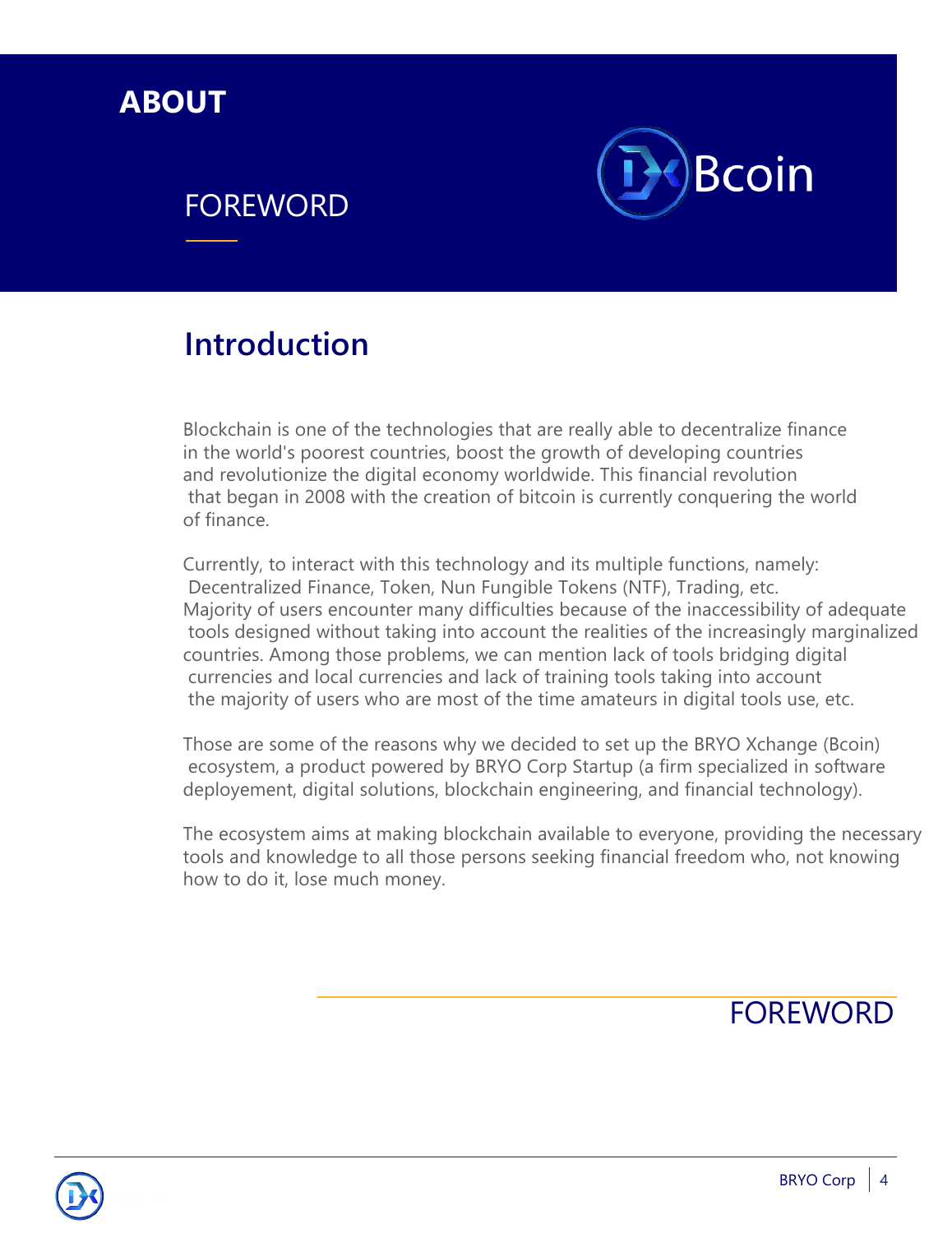**BRYO Xchange Coin**

# INTRODUCING BCOIN



### INTRODUCING

BRYO Xchange Coin AKA Bcoin is the token that will be used in the BRYO Xchange ecosystem. Its smart contract has been designed with the attributes of Ethereum blockchain and has been deployed on the BSC (Binance Smart Chain) to link exchanges within BRYO Xchange and more.

Thanks to its smart contract, which (2) significant firms (specialized in smart contracts certification) are also auditing, Bcoin promises a better future, fluidity, transparency, and total security to its users.

Apart from its highly prioritized use in the BRYO Xchange ecosystem, the Bcoin is also a store of value, a means payment, a tool for financial independence around the world and especially for developing countries around the globe through the revolutionary payment system BPay (see below).

# INTRODUCING BCOIN

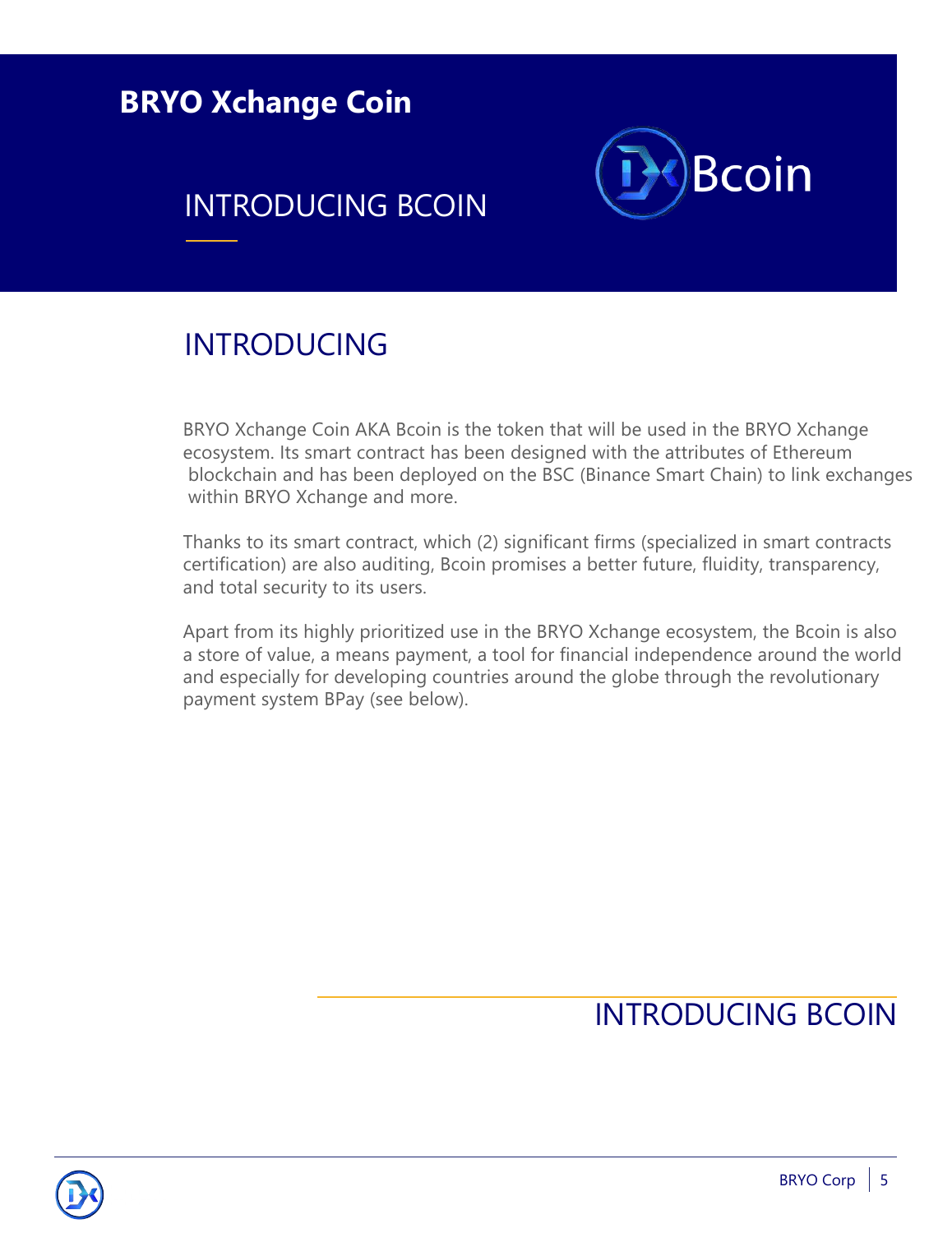### **BRYO Xchange Coin**

### INTRODUCING BCOIN



Bcoin is also : **MORE THAN JUST A PAYMENT METHOD**

#### **A BLOCKCHAIN-BASED PROJECT**

To support and boost the digital economy through decentralized finance, BRYO Xchange makes tokenization accessible to the general public to create and manage their tokens, NFTs, and other digital products to facilitate decentralized finance in Africa.

#### **SUPPORTED BY THE WHOLE WORLD**

BRYO Xchange aims to decentralize finance to a never-seen level in the world, people with an social inclusion values who dream of financial freedom support Bcoin.

#### **BASIC VALUES AND MEANS OF PAYMENT**

We base Bcoin on the most effective uses of blockchain, such as transparency, security, speed, store of value, and decentralized means of payment.

# INTRODUCING BCOIN

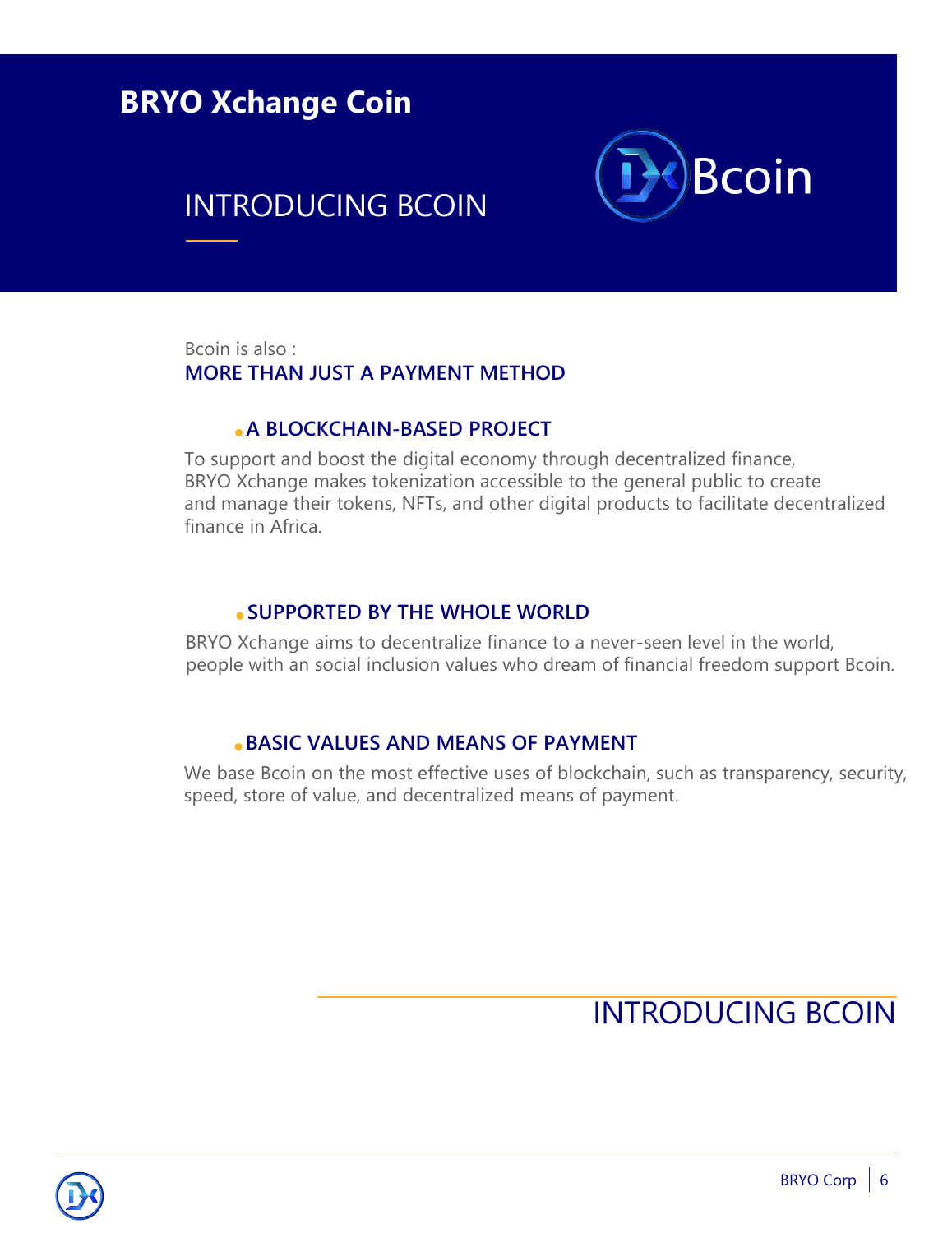### **BRYO Xchange Coin**

# INTRODUCING BCOIN



#### **BLOCKCHAIN AT YOUR FINGERTIPS**

#### **TRANSPARENCY AND LEGITIMACY**

According to international regulations, the BRYO Xchange team is fully transparent throughout the project to ensure sustainable development and legitimacy.

#### **SCALABLE EXCHANGE PLATFORM**

To achieve its ultimate goal in decentralizing finance in Africa via blockchain. BRYO Xchange attaches considerable importance to research and innovation.

#### **A TOOL FOR ALL**

BRYO Xchange aims to make of the blockchain a tool for everyone thanks to its BTerminal mechanism that allows you to create, manage and interact with blockchain as easily as a social network profile today.

#### **Some examples of how one can use the Bcoin ecosystem:**

On **BRYO Xchange v1** and **v2**, Bcoin allows you to reduce significantly your trading and exchange fees significantly because it pairs with the most available currencies.

On **BLearn**, Bcoin enables users to pay for pieces of training or take them for free by staking their cryptocurrencies.

On **BFinance**, Bcoin allows users to participate in crowdfunding, farming, Launchpad, and staking.

On **BTerminal**, users can pay with Bcoin during the creation process of their tokens.

On **BPay**, the Bcoin is at the core of all transactions.

### INTRODUCING BCOIN

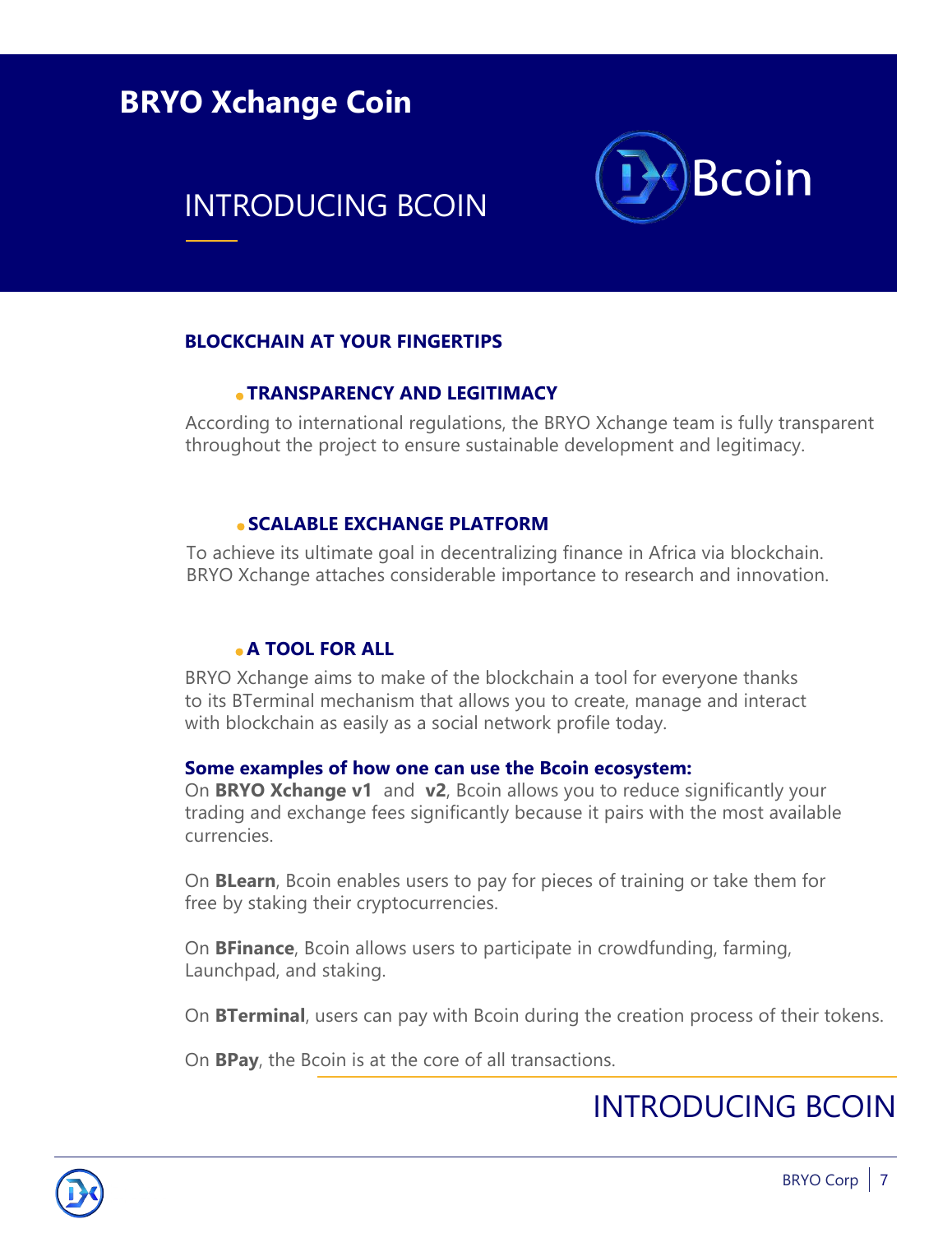

To achieve our goals and deserve the trust of our investors and partners, we offer you the most advanced, innovative, and complete ecosystem. Remind that transparency, freedom, and security are the values governing the ecosystem.



# THE ECOSYSTEM

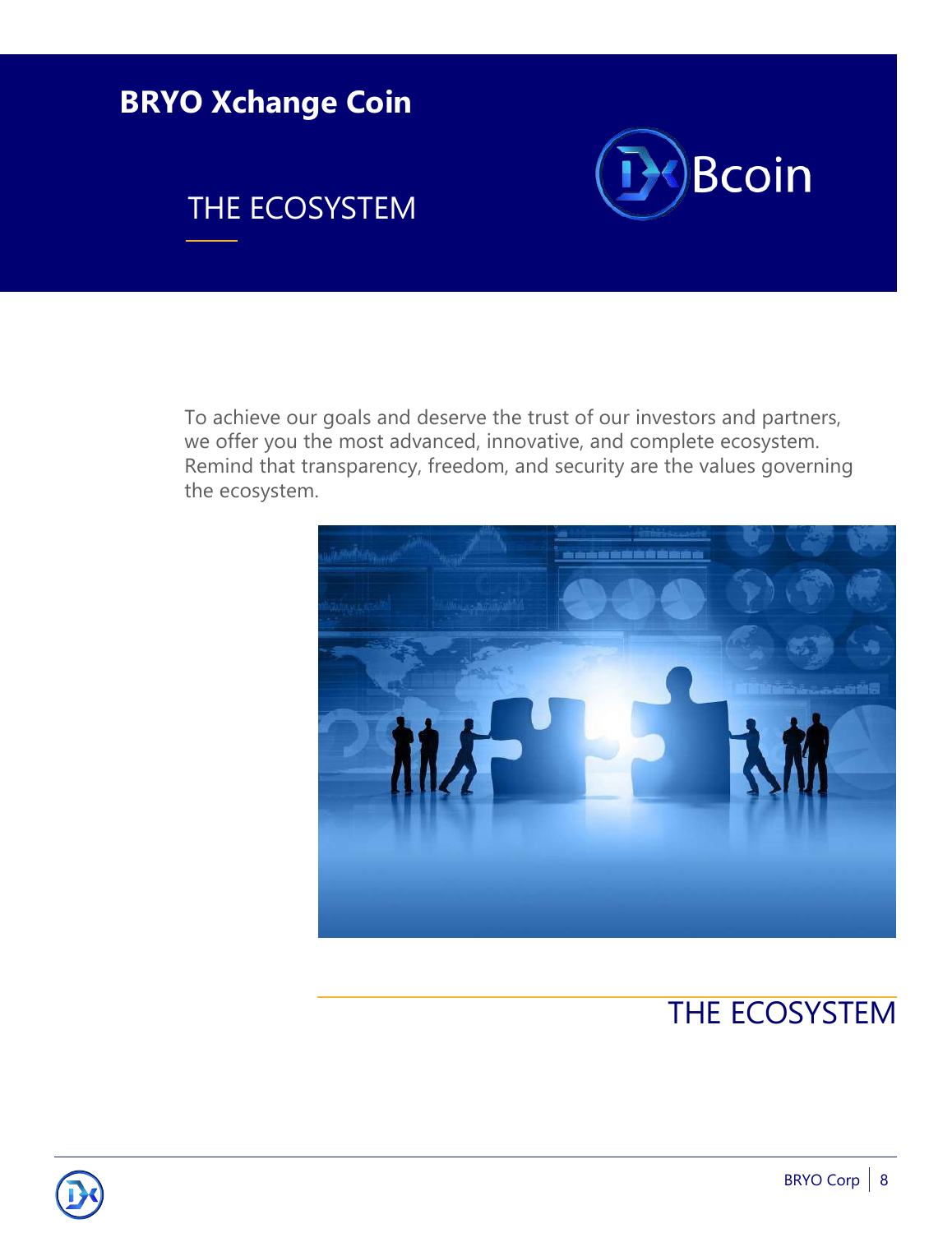### **BRYO Xchange v1**





BRYO Xchange v1 is the exchange platform that allows everyone to buy, sell and exchange all cryptocurrencies and other digital currencies.

#### E.g.

Buy : FCFA - EURO - DOLLAR - BTC Sell : BTC - FCFA, EURO DOLLAR Exchange : BTC - ETH

Thanks to its very advanced partnership system, it ensures liquidity is almost available at any time. It also offers a simple, fast, and secure exchange space to all.

The partnership system also allows:

P2P cryptocurrency merchants to professionalize their activities and earn a better living from their business.

Users: to create a passive income.

How does it work?

Once on your BRYO Xchange v1 dashboard:

- click on become a partner,
- Fill in the KYC (Identity and Address Verification)
- Click on the "sell your digital currencies" option (P2P Seller)
- Choose the currency and put the amount/number of \$/piece
- put your selling price
- Choose under which deadline you want to be paid,
- validate and go to deposit.

(At the due date, the money is automatically credited to your account, and you can withdraw it at any time)

- Click on the "provide liquidity" option (Individual, Other),
- Choose the currency,
- . Set the amount, your interest rate, the mode (Flexible\*, Lock\*), the due date,
- validate, and proceed to deposit.

At the due date the money will be automatically credited to your account, and you can withdraw it at any time)

- Click on the option to provide liquidity (Individual, Other),
- Choose the currency,
- Set the amount, your interest rate, the mode (Flexible\*, Lock\*), the maturity,
- Validate and go to deposit. At due date ,

If it is on \*lock mode\*: the money will be automatically credited to your account, and you can withdraw it at any time.

If it is on \*flexible mode\*:you can request a withdrawal at any time without waiting for the deadline. Your account will be credited within 24hrs, and you can withdraw at any time.

The straightforward interface of BRYO Xchange V1 allows anyone to trade without any extensive knowledge of the blockchain.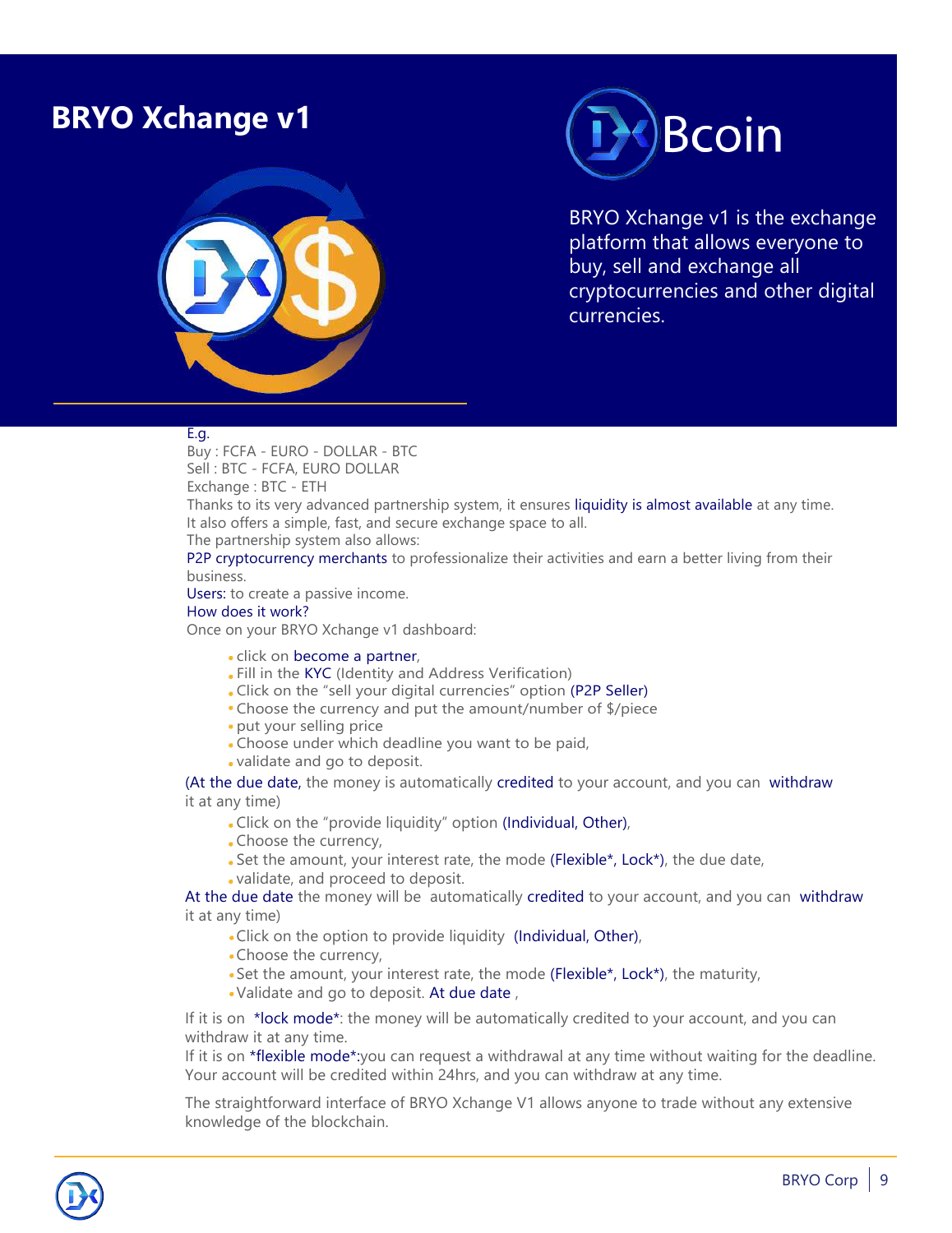

A trading platform for beginners.

It is one of the **best trading platforms** thanks to its accessibility to information, quality-price ratio, connectivity, and trading tools adapted to the market's current needs and fast order executions with no hidden fees (highly optimized fees).

In addition to all these benefits, BRYO Xchange V1 is the #1 exchange platform in terms of security for users' funds because an experienced security team is dedicated.

It also has a digital art gallery (NFTs Market) to allow its users to buy and sell NFTs, including local currencies and international currencies .



# **BRYO Xchange v2**

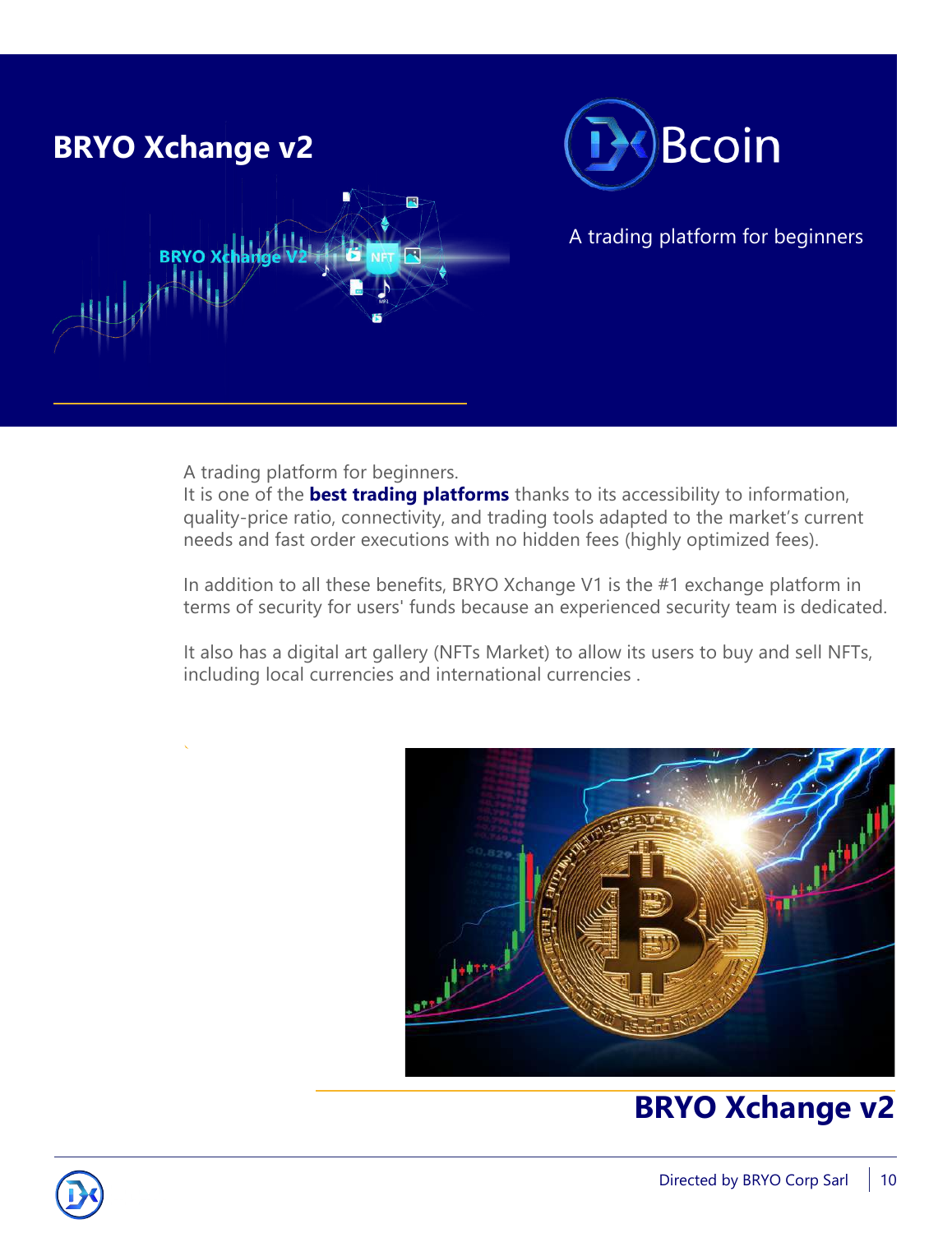

The first fully secured and decentralized e-learning platform

Whether you're new, an amateur, or a professional, it's always vital to get trained. Through BCOIN LEARN, we offer you educational products, including interactive, digital training content via media accessible to all.

To bring you the best in the field of crypto-currencies, financial markets, trading, investment, personal development, entrepreneurship, and leadership, the available education materials on the platform will be rated by the community to keep only the best in each field.

Access these different pieces of training for free, by staking, and by paying with crypto (Bcoin).

**For Trainers/Coaches:** BLearn is an ideal opportunity to better earn a living from their knowledge, in a more professional way, regardless of geographical limits, with an unlimited number of students.

**For Students/Amateurs/Hobbyists:** it is an opportunity to access various high-quality training to take their skills to the next level.

### **BLearn**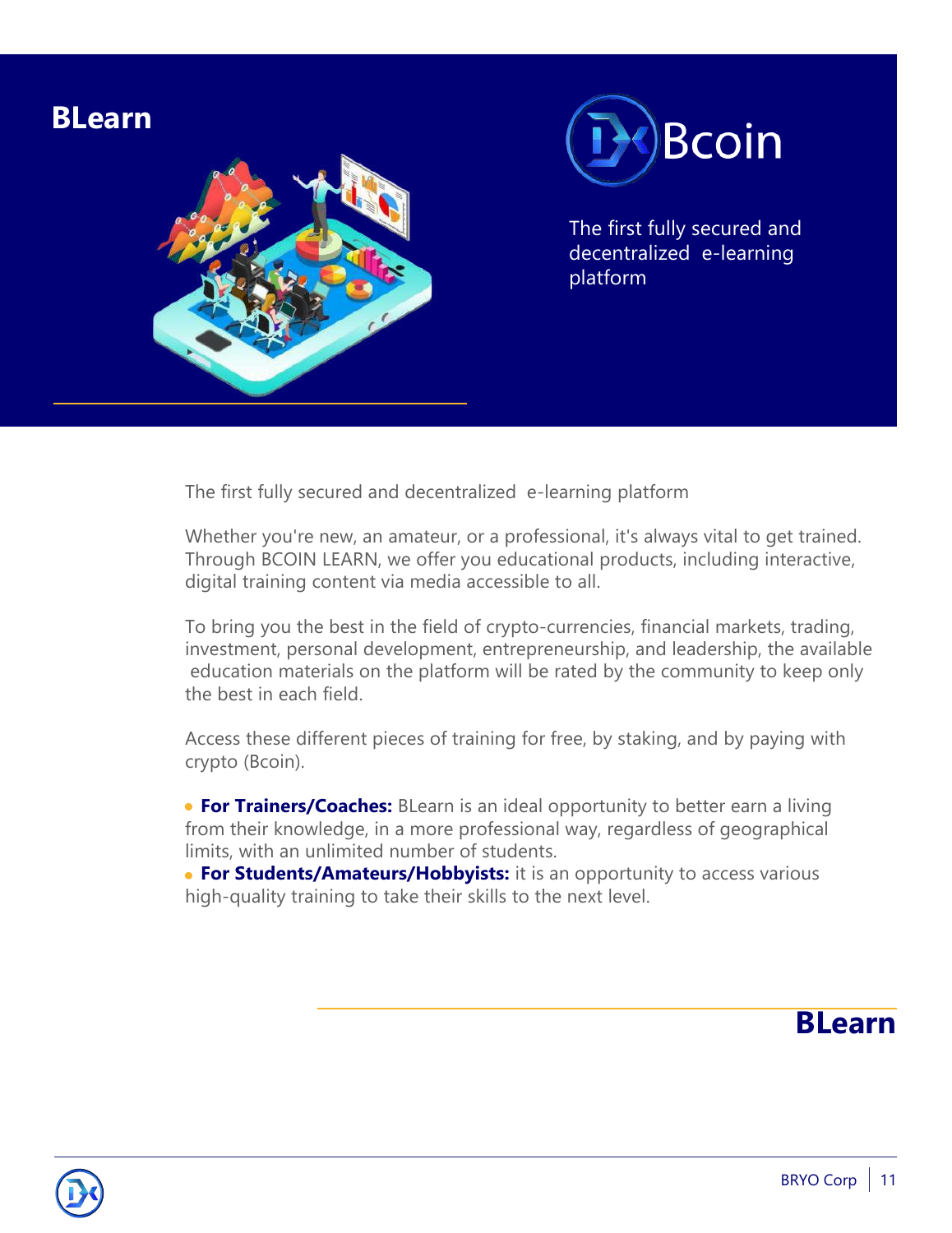

#### **How does collaborative financing work?**

**Entrepreneurs/Project holders/Start-Ups** submit their projects. An audit team will contact them and assess the project to decide if it matches the criteria. (The selection criteria will be published as soon as we launch BFinance)

Once the project is available on BFinance with details such as the duration of the project, the capital needed and the time before dividends are shared, the community will be able to invest (finance the project) and receive in return some shares (Share, Token, NFTs).

After financing, the monitoring team takes over and follows the project to guarantee the return on the community's investments and to allow other projects to be funded in their turn. Note that the analysis and monitoring system will be entirely decentralized and transparent.

How does decentralized finance work?

BFinance has a D'Apps to allow its users to earn passive income and other Tokens by staking, participating in Farming and Launchpad of new projects.

### **BFinance**

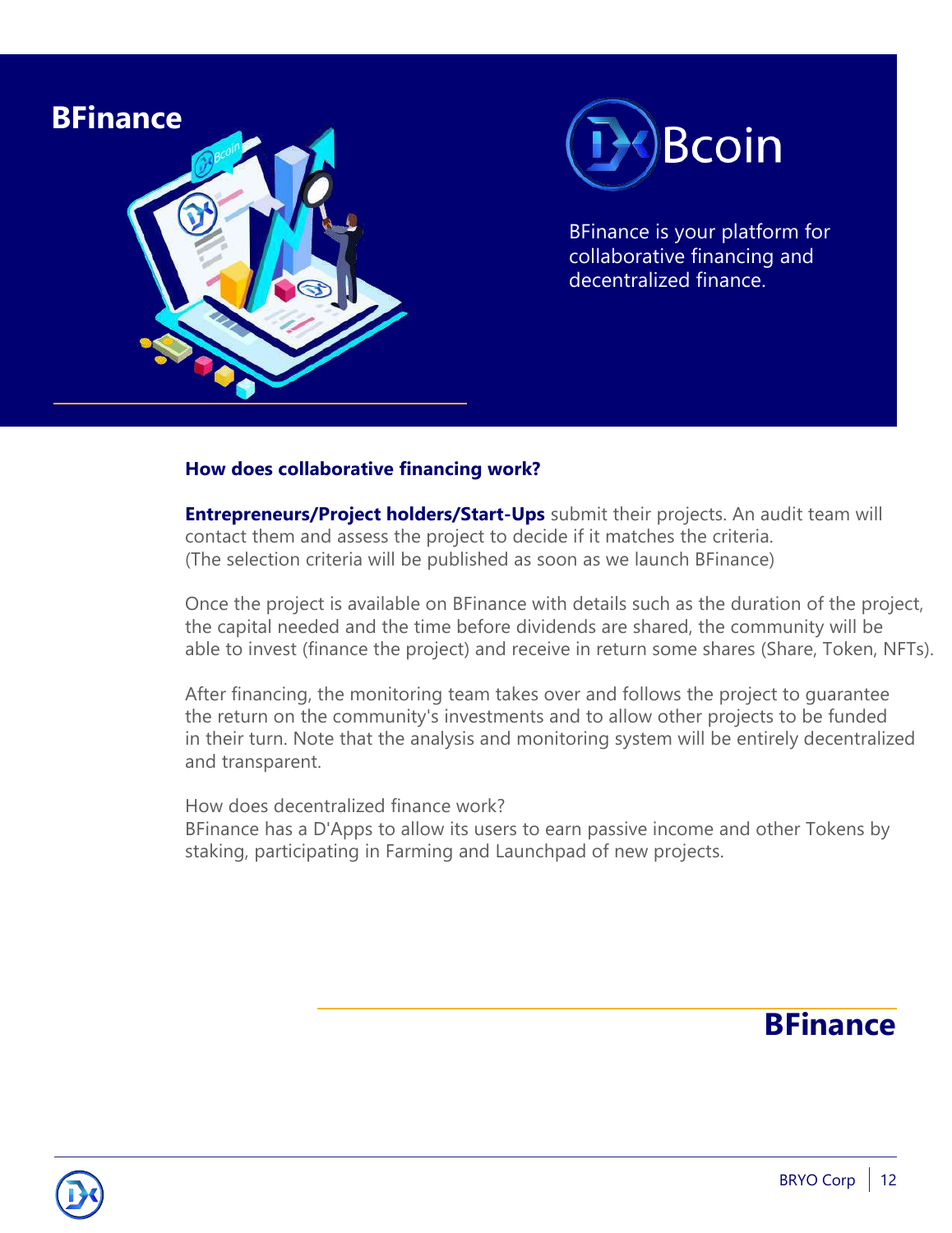

Thanks to a fluid, intuitive interface accessible to all, create and manage your crypto-currencies in a few clicks. Also, enjoy the straight listing of your cryptos on BRYO Xchange v1 and v2.

Also, create Non-Fungible Tokens (NFTs) accessible to the public via the NFT Marketspace of BRYO Xchange.



## **BTerminal**

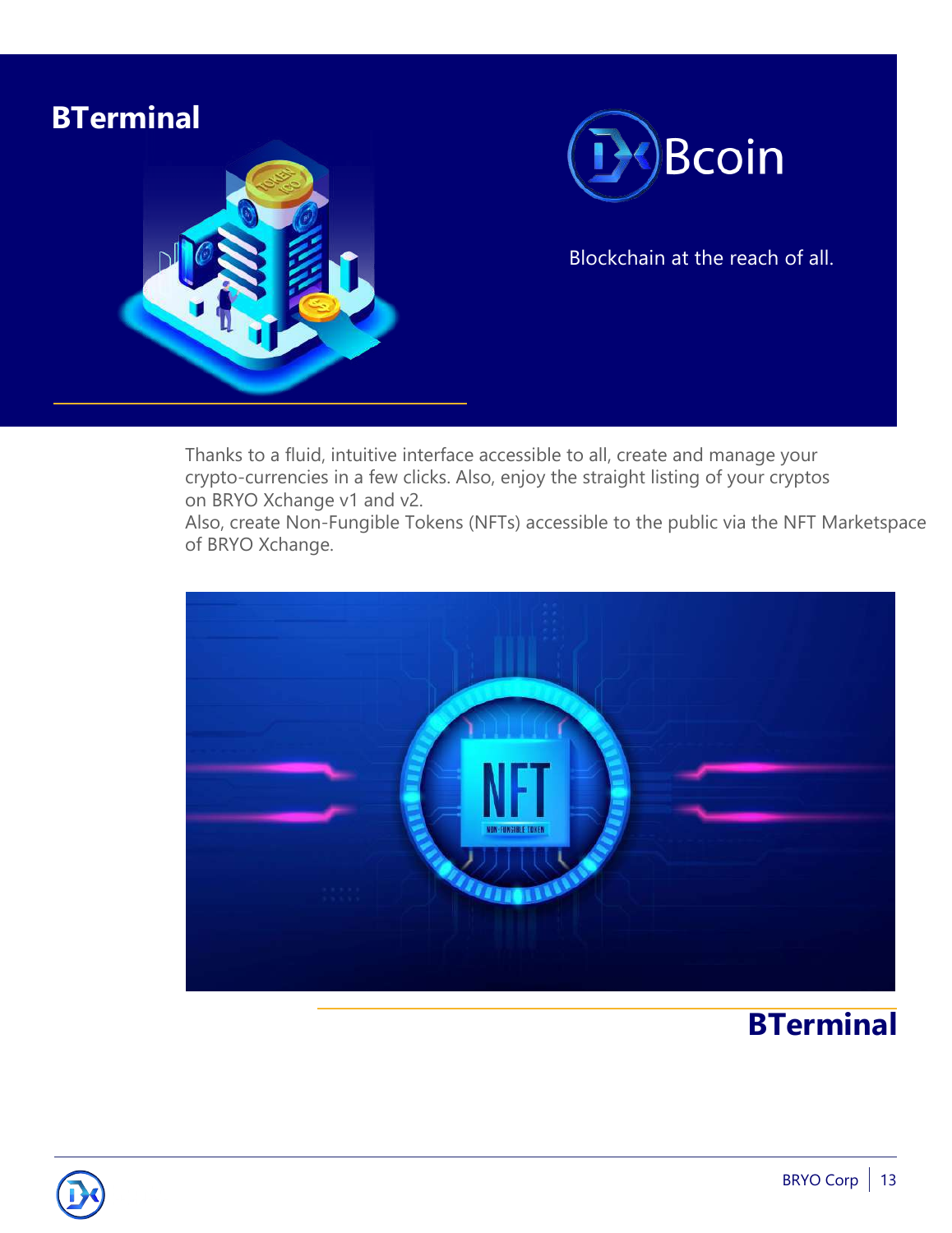



**BPay** The symbol of financial sovereignty

#### **The symbol of financial sovereignty**

Also considered the digital economy revolution in Africa, BPay is about fluid, fast, and secure exchanges.

Its payment devices (Bluetooth, 4G), electronic card, and mobile application allow : **merchants** to get paid in digital currencies. It also offers them several other advantages (such as risk minimization, carriage of large sums of money), facilitates exchanges, and helps them save considerable time.

It allows **buyers** to pay their bills and other purchases in stores with their digital currencies (Bcoin, Stable coin) without making any currency exchanges.

#### How does it work?

After purchasing using his smartphone and mobile application, the buyer scans the QR code generated by the merchant's box. The funds will be automatically debited from his account, and a payment invoice is systematically generated.

With the electronic card linked to his account, the user can also pay his bills to the merchant or make withdrawals at ATMs (panel understudy).

The security, transparency, and speed of these transactions will be essentially driven by blockchain technology.

BPay also allows sending money to or receiving it from anywhere in the world with totally optimized fees.



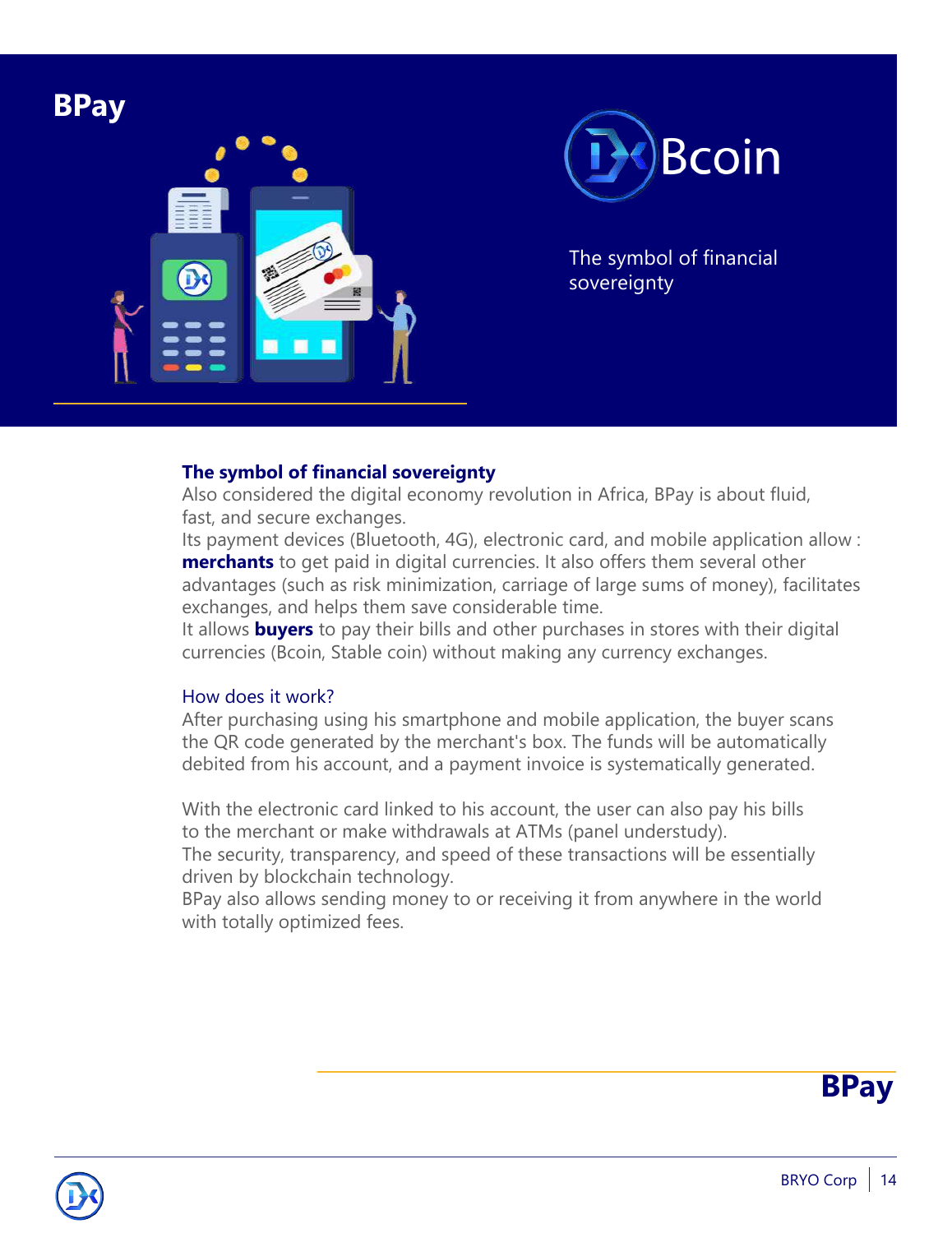

The BApp mobile application is ergonomic, secure, and scalable. Thanks to its Android and iOS versions, users have access to the entire BRYO Xchange ecosystem from their mobile phones.





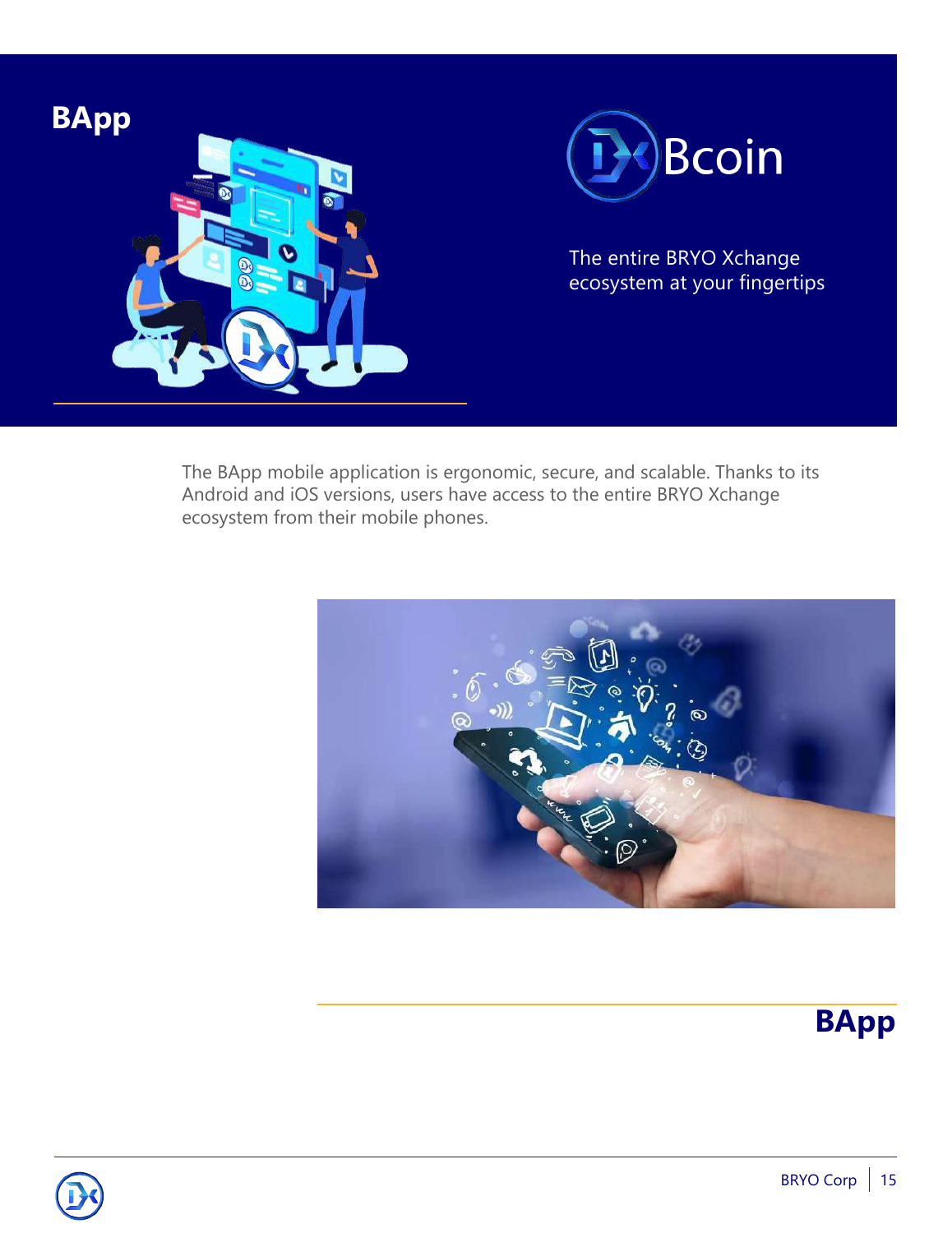### **BRYO Xchange**



#### **Bcoin tokenomics**

**Token Name:** BRYO Xchange Coin **Token Symbol:** Bcoin **Total Supply :** 16.000.000 **Max Supply :** 16.000.000 **Type :** BEP-20 **Blockchain :** Binance Smart Chain

#### **Bcoin Tokens Distribution**

**Private sale :** 10% **Public sale (ICO):** 20% **Marketing :** 10% **Team & advisory board:**8% **Strategy & development:**20% **Partners:** 5% **Liquidity :** 4% **Reserves :** 18% **Staking rewards :** 5%



### **BRYO Xchange**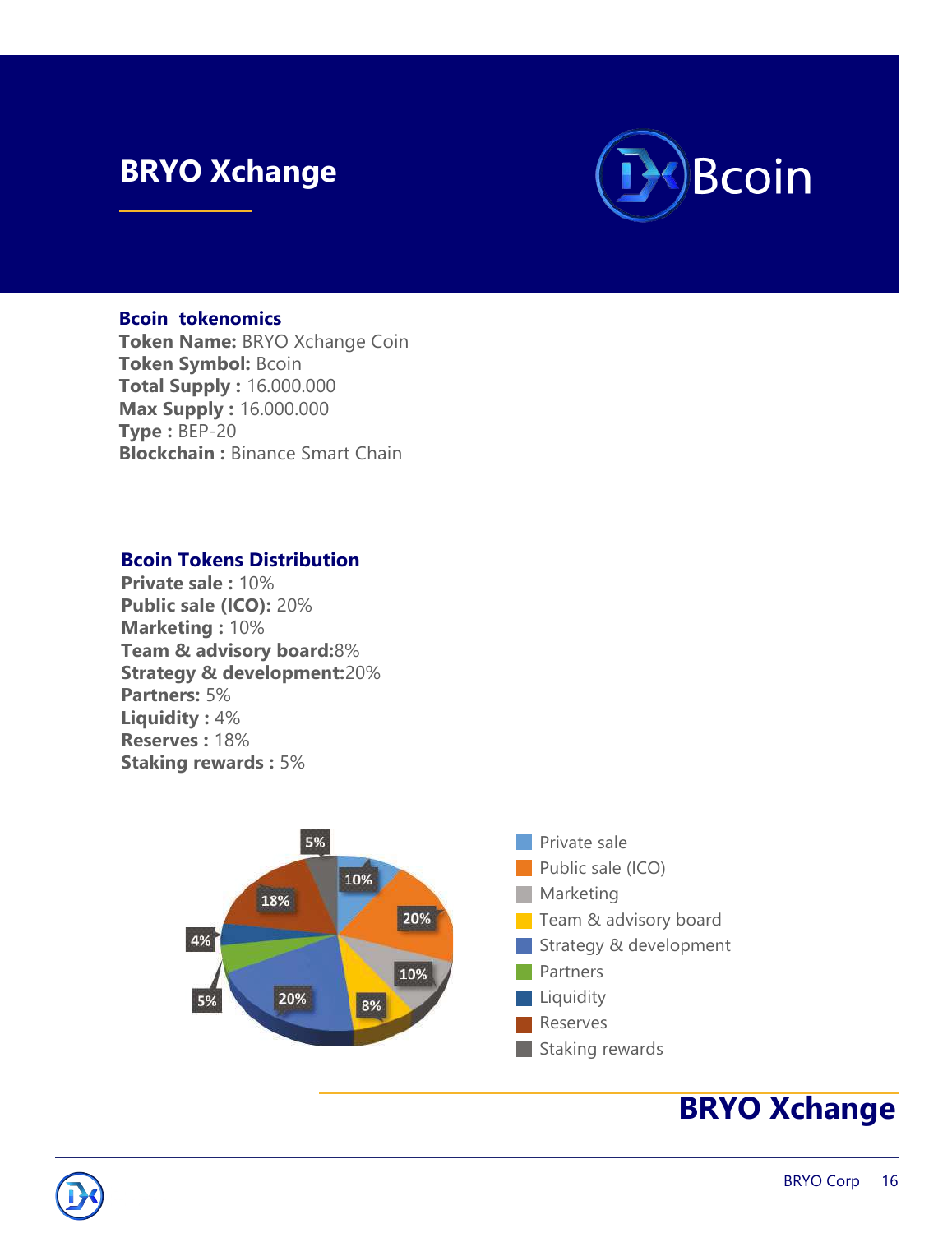# **BRYO Xchange**



#### **Tokens release rule**

| Frozen four months after listing,<br>8% the following month, and<br>then 6% per month for a total<br>of 16 months            |  |
|------------------------------------------------------------------------------------------------------------------------------|--|
|                                                                                                                              |  |
| Frozen for five months after<br>listing, 8% the following month,<br>and then 7% per month for a<br>total period of 14 months |  |
| Marketing                                                                                                                    |  |
| Frozen for three months after<br>listing, then 2% per month for<br>a total of 50 months                                      |  |
| Team and Advisory Board                                                                                                      |  |
| Frozen for 24 months from the<br>start of the project, then 3%<br>per month for a total period<br>of 34 months               |  |
|                                                                                                                              |  |
| 25% at the listing, then 2% per<br>month for a full period of 38<br>months                                                   |  |
| Partner                                                                                                                      |  |
| Frozen for seven months after<br>listing, then 4% per month<br>for a total of 25 months                                      |  |
|                                                                                                                              |  |
| Frozen for 20 months after<br>listing, then 2% per month<br>for a total of 50 months.                                        |  |
|                                                                                                                              |  |